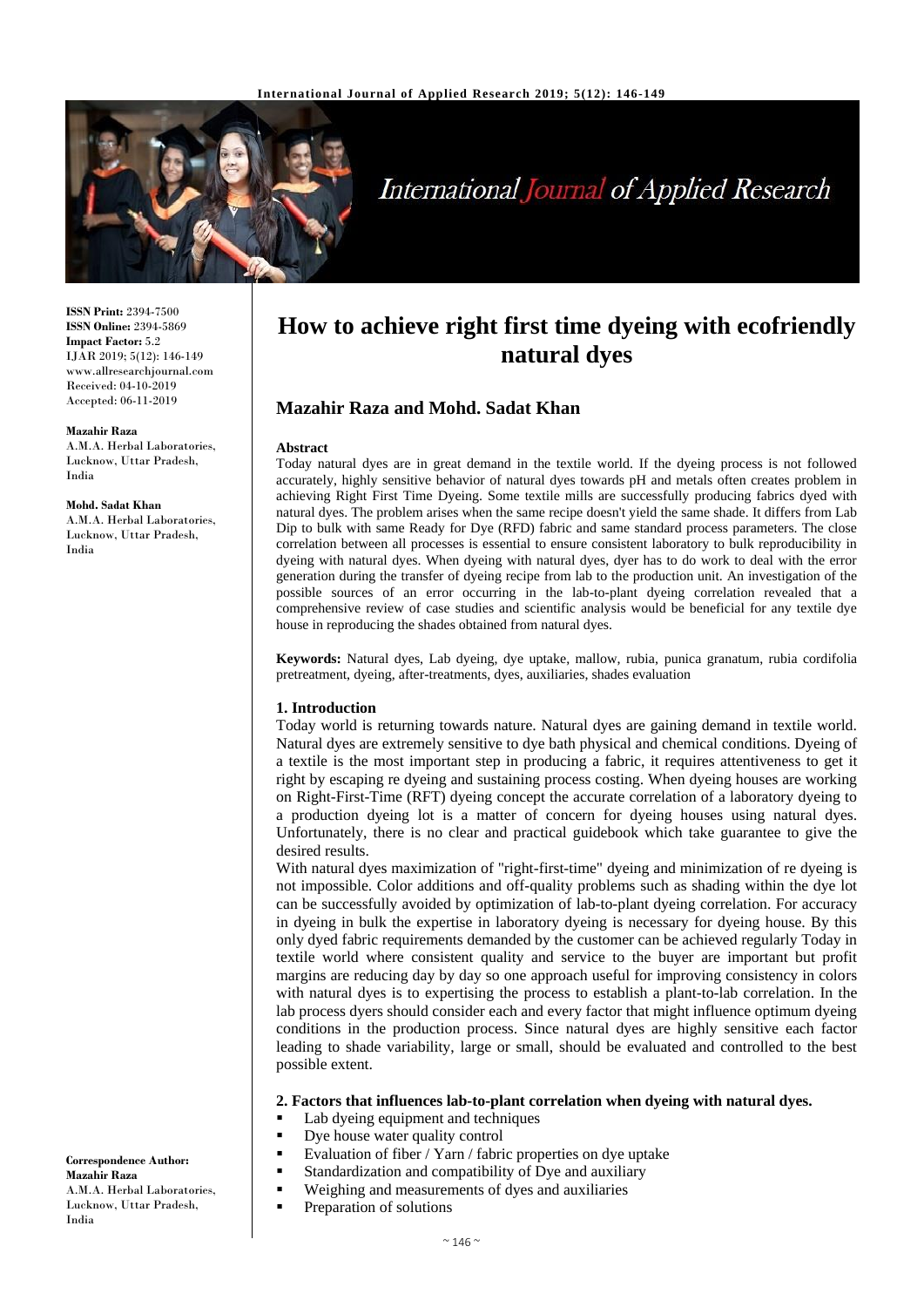- Method of shade evaluation
- **Fabric after-treatments**

#### **2.1 Lab dyeing equipment and techniques**

Laboratory dyeing techniques, which are both accurate and repeatable to bulk dyeing processes, are absolutely essential for the optimization of the production output and the cost effectiveness of the competitive dyeing with natural dyes. In regular synthetic dyes it has been reported that the cost of each color correction during dyeing increases the cost of production which directly reduces the profitability. For natural dyes which are little bit costlier than synthetic one laboratory dyeing techniques are very important because if not accurate it can leads to difficulties in production planning, increased pollution loads on waste treatment facilities, and prolonged delivery times. It has become necessary for each dyeing house to understand two major points in dyeing. First the compatibility between natural dyes, auxiliaries and substrates and second the parameters that influence the rate and extent of natural dye uptake by the substrate. The lab dyeing equipment should duplicate the operational parameters of the production dyeing machine. Since production dyeing machines are complex and intricately designed laboratory equipment may not be available to simulate the exact conditions of the production machine.

To overcome this situation dyers should develop some conversion formulas to correlate lab to plant. The control systems of the lab and production equipment should

identical. The use of microprocessor controls has greatly improved the ability to accurately control and repeat the dyeing cycle. For dyeing with natural dyes the important factors that should be the same between lab and plant machines are:-

- Dye liquor to fabric ratio.
- Dye bath pH monitor and control
- Machine induced fabric surface change.
- Accurate time and temperature controls
- Fabric movement and agitation level throughout the dye bath.
- Wet pickup.
- Washing cycle controls.
- Fabric drying temperature
- Dye cycle reproduction reliability.

Dyers often use some techniques to prepare recipes and procedures using color matching instruments and historic dyeing databases of synthetic dyes. Since natural dyes are not pure or single compound this approach has the potential for poor dyeing correlation. Practically it is seen that a bulk correction of a 300-kg production batch may cost as much as 25 laboratory dyeing depending on the process and dye house infrastructure. Due to the relatively low cost of lab dyeing compared to production and the low cost of lab dyeing mistakes dyers should perform multiple lab dyeing (at least three) as an alternative.



On the grounds of the unavoidable processing differences between various types of lab equipment and the variety of production processes, it has been proven that the natural dye formula correlation can be improved by employing sample scale dyeing equipment. In this approach, lab dye formulas developed on small fabric swatches must be dyed on sample scale equipment, normally 50 to 100 gm fabric capacity, which closely resembles the construction and operation of the actual plant production equipment. Once the lab formula is used on the sample scale equipment, any corrections necessary should be made to be used with production dye lots. To minimize errors caused by inconsistent procedures within the lab between working staff it is important for lab staff to follow SOP.

#### **2.2 Dye house water quality control**

This is the most important and often overlooked factor which has great impact on dyeing with natural dyes. Single natural dye gives different colors by reacting with different metal salts and change in pH. The source of the water should be as consistent as possible. All incoming process water should meet minimum specifications for purity, so as

not to interfere with dyeing. Most routine analysis of process water will include tests for:

- Water hardness.
- $\bullet$  pH
- Color /odour/Clarity
- Total minerals such as iron, copper, calcium, magnesium, aluminum etc.
- Total organic matter.
- Bleaching agents as Chlorine, hydrogen peroxide etc.

Sometimes due to particular location of plant specific unique impurities are found in water which may require special testing. Excess of iron makes drastic change in shade. Different hue appears by single natural dye with difference in water TDS chemistry. The water used for laboratory dyeing must be the same as that used for dyeing bulk. In practice plants use analytical quality water for laboratory dyeing, such as specially deionized or distilled water. This practice leads definitely to poor lab-to-bulk correlation.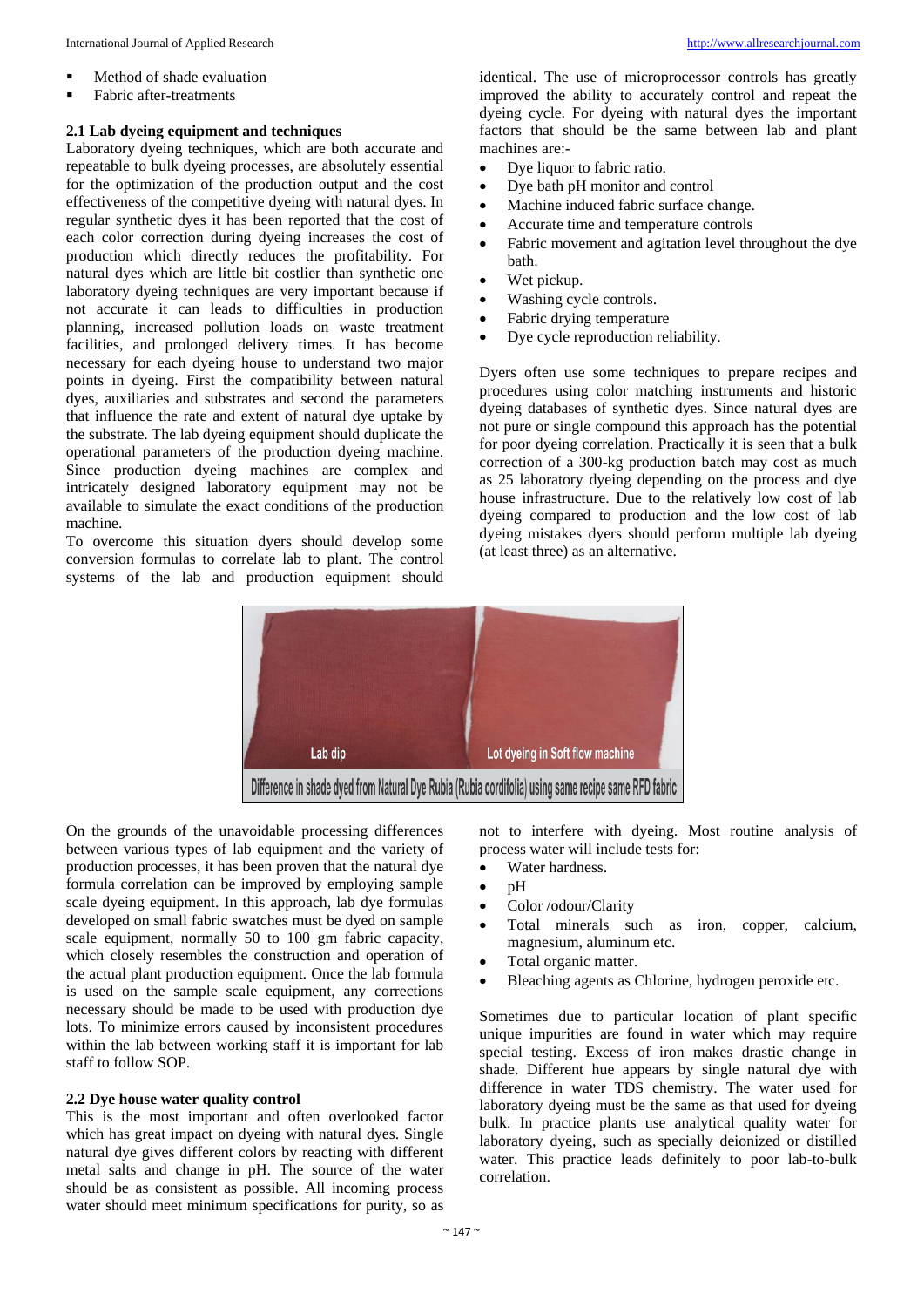

# **2.3 Evaluation of fiber / Yarn/ fabric properties on dye uptake**

This is an important, though frequently overlooked, issue. The fiber / Yarn/ fabric for laboratory dyeing should be identical to that of production lots. Natural dyes have excellent affinity with protein fibers as wool and silk. Shades vary a lot with protein structures in different types of wool and silk.

Fabrics for laboratory dyeing should be from production lots prepared on production equipment. It is must to prevent avoidable shade discrepancies. Any special preparation processes used for production lots should also be performed on the fabrics used for laboratory dyeing for those lots. Any variability in preparation can lead directly to production shade variability. Any factor that affects the weight of the fabric that the laboratory dyeing recipe is based on must be taken into account. For instance, if the production dye formula is based on the greige fabric weight, then the lab dye formula should be based on greige weight, not on prepared fabric weight. Additionally, the moisture content of the fabric for lab dyeing should be the same as that of production fabrics. Scales used for weighing both laboratory and production fabrics should be routinely calibrated and serviced.

## **2.4 Selection and standardization of natural dye and auxiliaries**

It is important that the selection of natural dye for both laboratory and production dyeing must not base only on the technical requirements of shade, fixation and fastness, but also on the dye quality and reliability of the natural dye supplier. Routine quality control test must be done for all natural dyes for the production lots and lab. Exact specifications for acceptable quality should be established for each natural dye and auxiliary. Testing should be done in standardized, acceptable methods.

Some of the main tests must be done are

- 1. Incoming natural dye and auxiliaries should be tested by the lab using standard methods.
- 2. The stability and compatibility characteristics of natural dyes and auxiliary in combination within the bath and foaming properties during the dyeing cycle should be recorded and evaluated in regard to the agitation created by the lab and production dyeing machines.
- 3. pH and shade change sensitivity of the natural dye
- 4. Adverse effects of specific natural dye diluent.
- 5. Storage conditions of natural dyes in Lab and production.

# **2.5 Weighing and measurement of natural dyes and auxiliaries**

The accuracy in measurement of weight or volume of the dyes and auxiliary in the lab apparatus and subsequently in the production machine is core of dye recipe development. Weighing or measuring errors in either process cause poor lab-to-plant correlation. Recording scales and balances that are accurate to the required degree of precision are the minimum requirement. Care should be taken when measuring the amount of natural dyes and auxiliary required for laboratory dyeing. Small weighing or measuring errors in lab dyeing lead to large variability in production with natural dyes.

There must be proper SOP for mixing. Proper training to lab and production personnel should be given and routine observation to ensure that correct procedures be followed. Managerial staff should evaluate the common practice of the plant in an attempt to minimize the potential for weighing errors, contamination of natural dye and auxiliary storage containers, and the possibility of using mislabeled products.

# **2.6 Preparation of solution**

All natural dyes are highly hygroscopic and susceptible to changes in strength due to the absorption of water from atmospheric humidity. Natural dyes are also prone to water hydrolysis so always fresh solutions must be prepared of natural dyes before dyeing every day. Preparation and storage of natural dyes stock solutions should be avoided. Due to natural hydrolysis some unavoidable compound formation may take place in stock solution. This may produce many problems in repeatability in lab to bulk transfer.

## **2.7 Method of shade evaluation**

Here too the lab and production dyeing should be evaluated in an identical manner. The shade developed in the lab equipment or taken from the production machine must be evaluated after the fabric is dried and conditioned. Hot and bone dried samples should not be taken as shade indicators since natural dyes are very sensitive to the heat and the moisture content of the fabric. It is very important that the